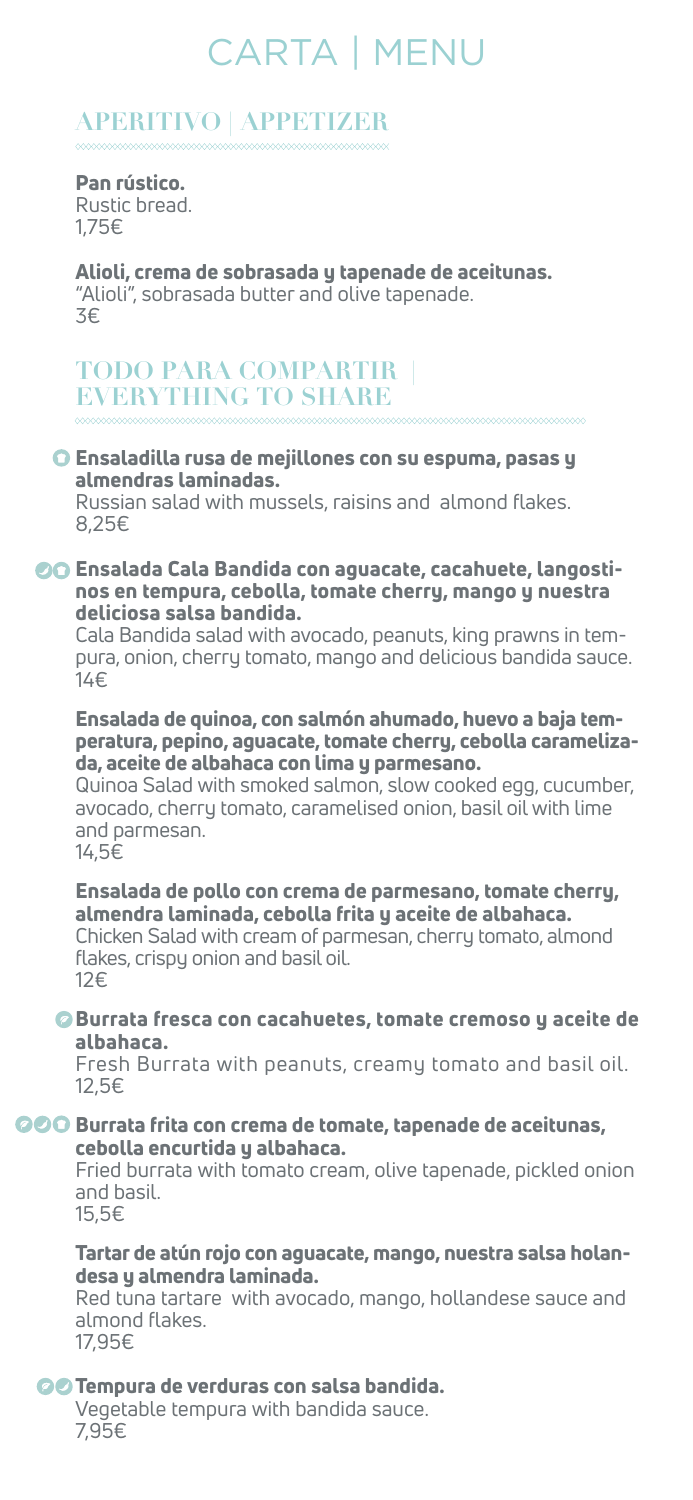#### Cremosas croquetas caseras de jamón ibérico. Creamy homemade iberian ham croquettes. 7,5€

#### **DO Bravas bandidas.**

Bravas bandidas. 7,95€

Nuestras flores de alcachofas con parmesano. Our artichoke flowers glazed with parmesan. 12,95€

Camarones fritos con huevo y nuestra salsa especial de cigalas Fried prawns with egg and our own special lobster sauce 12,5€

Hummus casero con berenjena ahumada, pasas, aceite de albahaca y pimentón dulce.

Homemade hummus with eggplant, raisins, oil basil and sweet paprika. 6,95€

#### Pulpo de Xàbia a la brasa con crema de patata y cebolla caramelizada.

Grilled Xàbia octopus with creamed potatoes anf caramelised onion. 24,5€

#### Gambas con huevo a baja temperatura y patata al ajillo.

Prawns with low temperature eggs and garlic potatoes. 15,5€

#### Chopitos a la andaluza.

Andalusian style baby squid. 11,95€

#### Calamares rebozados.

Cala Bandida's deep fried calamari. 12€

#### Empanadillas rellenas de pato con salsa de foie y almendra laminada.

Duck pasties with foie sauce and almond flakes. 15€

Rodaballo a la brasa con vinagreta CB, acompañado de patatas fritas (mínimo dos personas). Precio por persona. Grilled turbot with our CB vinaigrette, served with french fries (minimum 2 people). Price per person. 27,5€

#### Corvina con crema de patata, quinoa, brócoli, cebolla caramelizada y aceite de albahaca.

Sea Bass with creamed potatoes, quinoa, broccoli, caramelised onion and basil oil. 21,5€

Salmón al curry con arroz y verduras salteadas. Salmon curry with rice and sautéed vegetables 22,5€

## **PESCADOS Y CARNES | FISH & MEATS**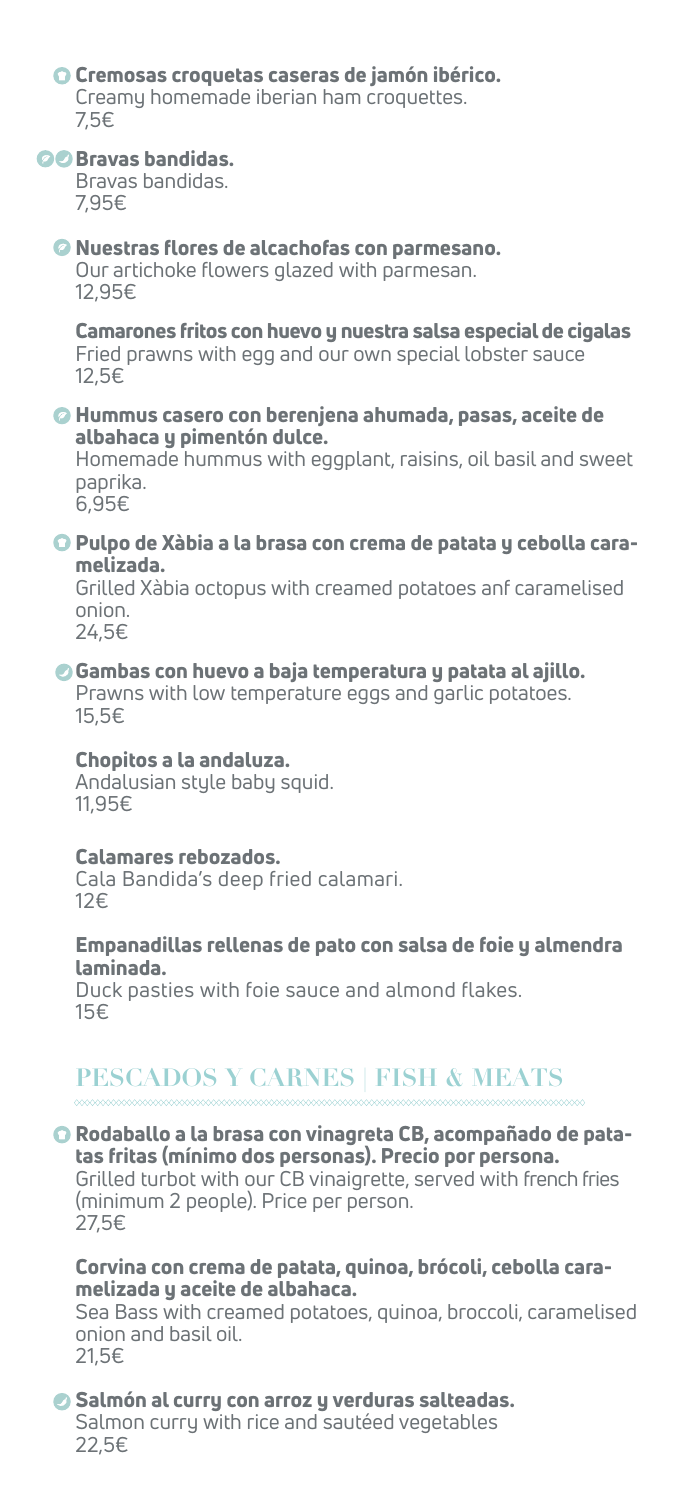#### Atún con crema de tomate, queso parmesano, tomate cherry, patatas y albahaca.

Tuna with cream of tomato, parmesan cheese, cherry tomatoes, potatoes and basil. 23,5 €

Hamburguesa de lomo alto de ternera black angus aderezada con foie y trufa, queso parmesano, champiñones, cebolla caramelizada y cremoso de foie. Acompañada de patatas fritas. Burger with the best black Angus beef tenderloin garnished with foie and truffle, parmesan, mushrooms, caramelised onion and foie sauce. Served with french fries. 16,95€

Costilla con nuestra salsa barbacoa y patatas fritas. Ribs with homemade barbecue and french fries. 22,5€

#### Solomillo de ternera a la brasa en su jugo con graten de patata y queso y verduras.

Grilled fillet of beef in gravy with potato and cheese gratin and vegetables.

23,95€

Chuleta de ternera 550gr de 60 días de maduración, con su guarnición de patatas fritas y verduras (min. 2 personas). Precio por persona.

550gr veal cutlet, matured over a period of 60 days, garnished with french fries and vegetables (minimum 2 people). Price per person. 28,95€

Tallarines con crema de trufa, champiñones y parmesano. Tagliatelle with cream of truflle, mushrooms and parmesan. 13,95€

Spaguetti fruto di mare con calamaret, mejillón, gambas, tomate cherry y nuestra salsa de marisco casera. Spaghetti fruto di mare with baby squid, mussels, prawns, cherry tomatoes and our homemade seafood sauce. 16,5€

Hamburguesa de berenjena ahumada con hummus, parmesano, tomate, cebolla encurtida y albahaca. Acompañado de

## patatas fritas.

Eggplant hamburguer with hummus, parmesan, tomato, pickled onion and basil. Served with french fries . 14,95€

#### Paella valenciana de pollo y conejo. Valencian paella with chicken and rabbit. 15'5€

Arroz o fideuà de muslo de pato, boletus y foie. Rice or fideua with duck, boletus and foie. 18,95€

## **PLATOS MEDITERRÁNEOS | MEDITERRANEAN DISHES**

### **ARROCES | RICES**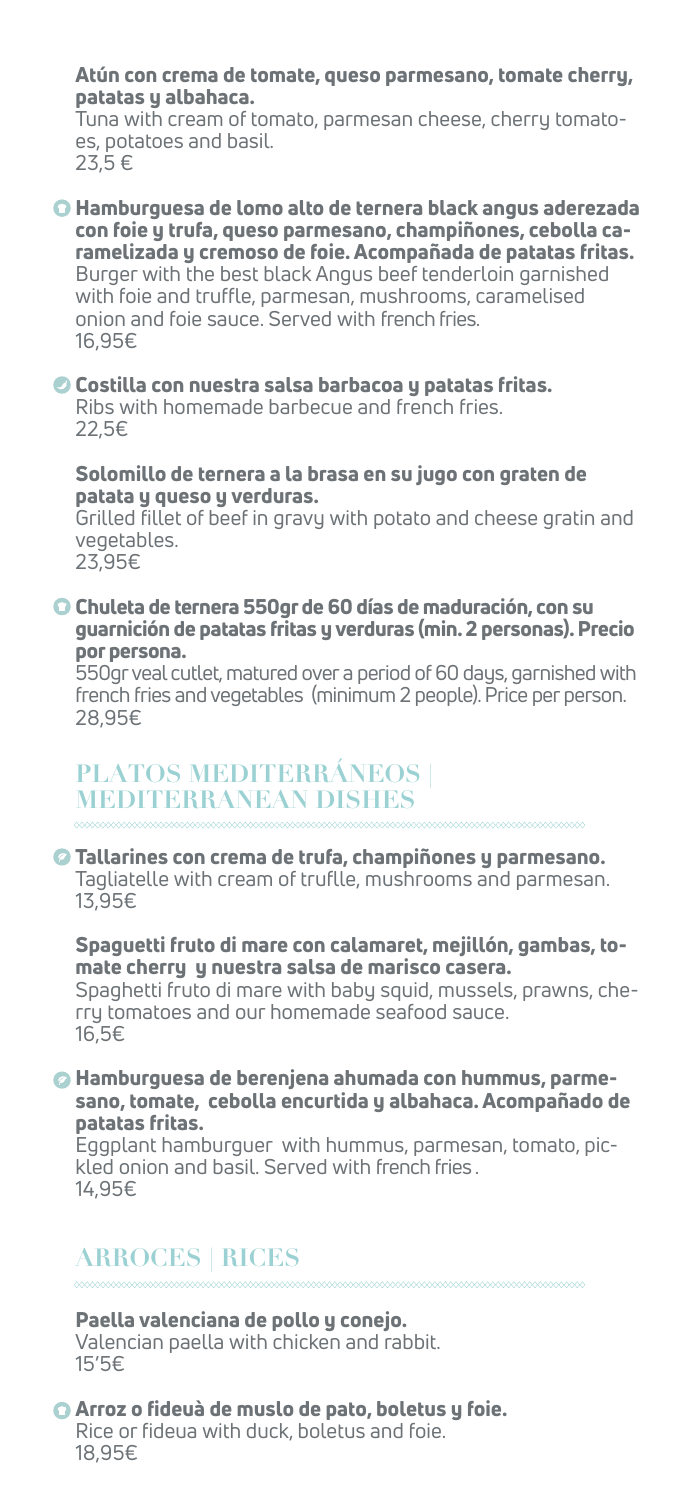#### Arroz caldoso de pollo, garbanzos, brócoli y lascas de foie.

Creamy rice with chicken, chickpeas, broccoli and slivers of foie. 17,5€

#### Paella de verduras frescas de la tierra.

Paella with freshly grown vegetables. 13€

#### Paella mixta.

Mixed paella. 19,5€

#### Paella o fideuà de marisco.

Seafood paella or fideua. 19,5€

#### Arroz de corvina, gambas y mejillones.

Rice with sea bass, prawns and mussels. 22'5€

#### Arroz negro con chopitos rebozados y alioli.

Black rice with baby squid and alioli. 18'95€

#### Arroz de pulpo de Xábia con alcachofas y brócoli. Rice with octopus from Xabia, artichokes and broccoli. 24,5€

Arroz caldoso de calamares, cigalitas y alcachofa. Creamy rice with squid, scampi and artichoke. 15'5€

Arroz o fideuá del señoret con marisco pelado y corvina.\*\* "Senyoret" rice or fideuá with peeled shellfish and sea bass.\*\* 18,95€

#### Caldero de pulpo, alcachofas y patatas guisadas (mínimo dos personas). Precio por persona.

Octopus stew, artichokes and boiled potatoes (minimum 2 people) price per person. 24,5€

\*\* Las cabezas de gamba y cigalas las sofreímos con todos los ingredientes de la paella para sacarles todo su jugo.

\*\*Prawns are cooked with olive oil and garlic to get the most intense juice possible.

\*Precio por persona / Mínimo dos personas. \*Price per person / Minimum 2 persons.

#### Todos nuestros arroces pueden ser secos, melosos o caldosos.

All rices can be dry, wet or creamy.

## **POSTRES | DESSERTS**

#### Torrija de horchata y helado de leche merengada con canela. "Torrija de horchata" and meringue milk ice-cream with cinnamon. 7,95€

#### Cremoso de queso, fresas, crumble y parmesano. Cream cheesecake, strawberry, crumble and parmesan. 7,5€